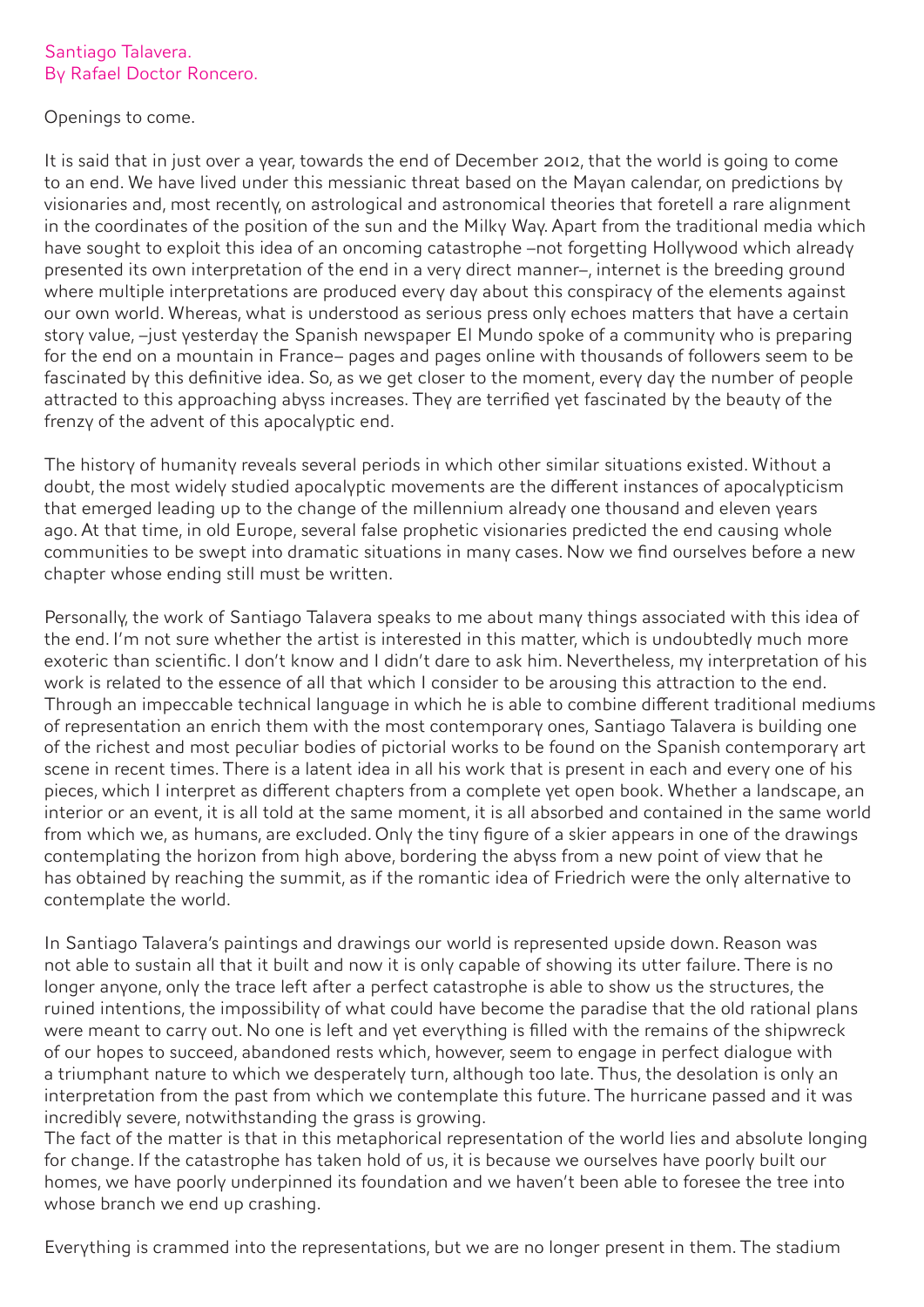is empty and there is no show left apart from that provided by a world that has succumbed to its own detritus. Now it is our absence which inhabits the new order. Without us realising, we build a house that now both belongs to and inhabits the ocean. We dream about living on an island and establishing our vision of order, but all that remains is rubble, abandoned dogs and books that have been left out in the open amongst shrubs and flowers.

And all this, this constant drawing of our attention to the brink of the abyss upon which the artist's world moves, is expressed through the construction of superimposed visual metaphors capable of forming on their own what is always a poetic idea of all that which is narrated in them.

From my window to yours In this magical meal, in the concealed ceremony From the hideout of the hidden masters, from the vomitorium Overwhelmed On feeling not all there Where and what I lived for Look out the window A pink tsunami, a river of houses without human inhabitants The world from that side They shook our branches Poor souls fallen from grace The evil done by men outlives them

There is no way out. Messianic or not, change is lurking as an inherent desire of the social being who is aware of being an inhabitant of a world that sooner rather than later will end up succumbing or evolving toward a change of coordinates.

Personally, I must confess that I am exceedingly attracted by everything that is currently happening related to this theme. It's not that I'm longing for a catastrophic end, or that I'm obsessed with waiting to see the outcome; the fascination for this matter speaks to me of a real change of internal values in relation with the world in which we live. We cannot remain indifferent to a feeling which seems to have established itself in the deepest part of our being, and we hope that the threats which hang over us entail a real change that will make a different reality possible.

Now, due to our submission to the economy we find ourselves reading about our own debacle all day long, the figures tell us that there is no turning back, that there is no way out this situation which is the result of our bad planning.

Nobody knows if in just over a year the world will succumb once and for all. I don't believe that this is humanity's wish, nevertheless, people are eager to change the order and build a new project that doesn't turn into the evident ruin that we build day in and day out. The work by Santiago Talavera draws our attention to a society that has already stopped dreaming about spaceships and future ideals, a society which however longs for a change of consciousness that may give meaning to the direction of its own path.

RAFAEL DOCTOR RONCERO 1966, Calzada de Calatrava (Ciudad Real)

A graduate in Art History from Madrid's Universidad Complutense, his career has always been closely linked to the field of contemporary art and cultural management.

En 1993 he was put in charge of programming exhibitions at Canal de Isabel II de la Comunidad de Madrid, where he worked until 1997, before moving on to create and direct the «Espacio Uno» at the Museo Nacional Centro de Arte Reina Sofia. In 2001 he designed the cultural programme at Casa América, and in 2002 he became the director at the Museo de Arte Contemporáneo de Castilla y León, where he remained until the beginning of 2009.